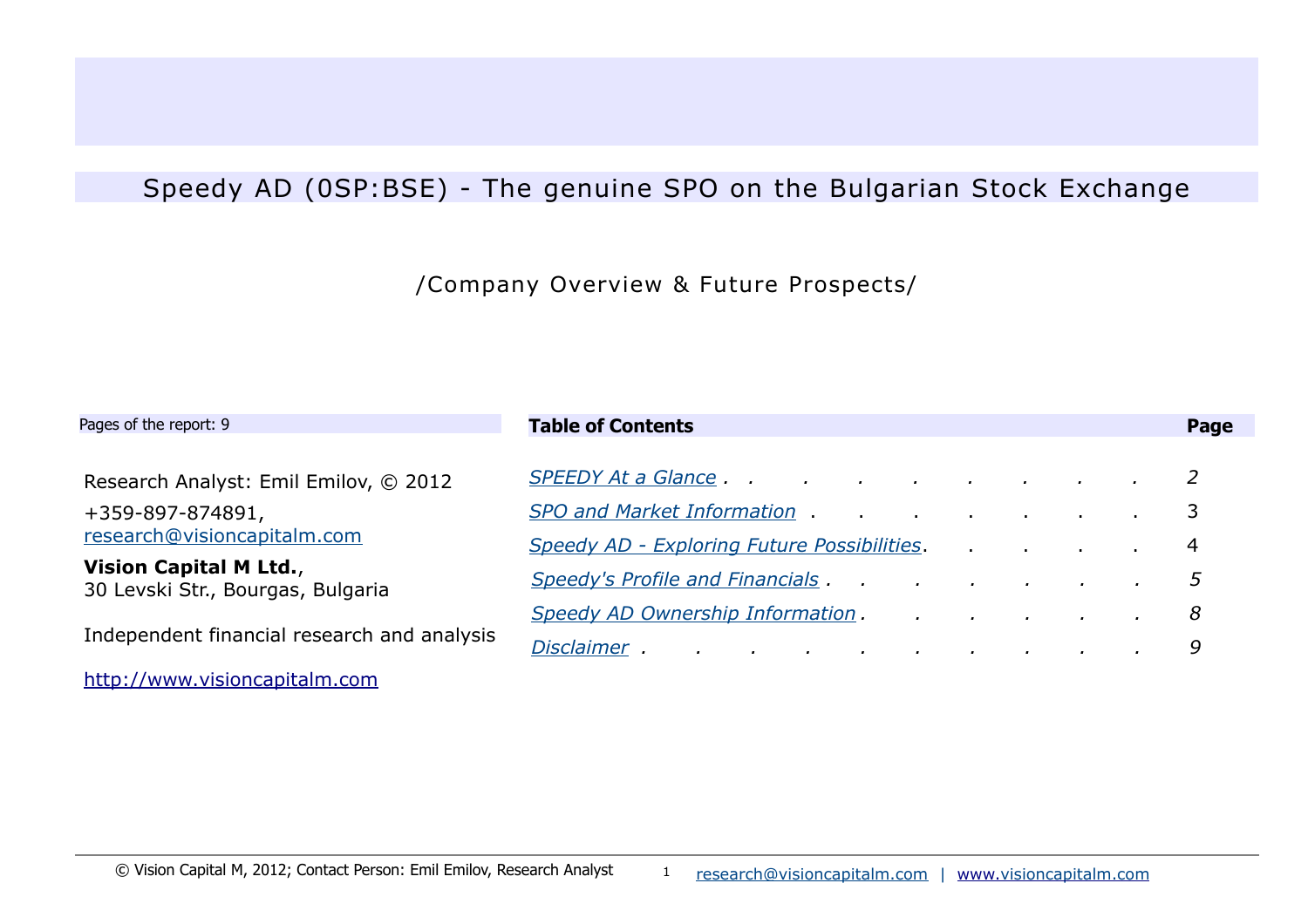| Economic Environment                              |                     |  |  |  |  |  |
|---------------------------------------------------|---------------------|--|--|--|--|--|
| Country                                           | <b>Bulgaria</b>     |  |  |  |  |  |
| Land Area, sq. km.                                | 108560              |  |  |  |  |  |
| Currency                                          | BGN                 |  |  |  |  |  |
| EUR/BGN Rate                                      | Fixed at<br>1.95583 |  |  |  |  |  |
| GDP Growth, 2011                                  | 1.70%               |  |  |  |  |  |
| GDP Growth, 2012 <sup>a</sup>                     | 0.60%               |  |  |  |  |  |
| GDP Growth, 2013 <sup>b</sup>                     | 2.50%               |  |  |  |  |  |
| CPI. annual. 2011 $^{\circ}$                      | 4.22%               |  |  |  |  |  |
| Current Tax Rate                                  | 10.00%              |  |  |  |  |  |
| Expected Tax Rate (next 5<br>years)               | 10.00%              |  |  |  |  |  |
| Population Density, 2011                          | 69.4                |  |  |  |  |  |
| Population Density,<br>Romania, 2011 <sup>d</sup> | 93.2                |  |  |  |  |  |
| Land Area, sq. km.,<br>Romania d                  | 230                 |  |  |  |  |  |

a. World Bank estimate

b. World Bank Forecast

c. World bank DataBank

d. Closest market expansion target for Speedy AD

<span id="page-1-0"></span>*Speedy At a Glance*

Speedy AD [\(www.speedy.bg\)](http://www.speedy.bg/) is a courier company, incorporated before 7 years, with headquarters in Sofia, Bulgaria.

With a market share of 30%, Speedy is a **market leader** in the courier services in Bulgaria.

The company operates 84 offices in 55 settlements. Due to its own auto fleet of more than 500 automobiles and trucks, Speedy's courier services cover 100% the area of Bulgaria.

Speedy's main focus is the **B2B** segment. As of the end of 2011 the company had long term contracts with 17 000 corporate clients. Monthly it services more than 30 000 clients, both businesses and individuals, and delivers more than 550 000 parcels, weighting from 0.5kg to 6000kg.

The company's tracking and operating **software is among the most sophisticated** ones in Europe and allows almost a non-contact acceptance of parcels from clients. The mobile bar-code scanners which are part of every Speedy courier's equipment, are connected to the central system, thus allowing the parcel's data to be processed electronically.

Since November, 2010 Speedy partners in Bulgaria with DPD ([www.dpd.com\)](http://www.dpd.com/) – one of the leading international parcel service providers. This gives room for further increase of the range and quality of the services provided to the Bulgarian customers.

Speedy AD is a wholly owned by Speedy Group AD.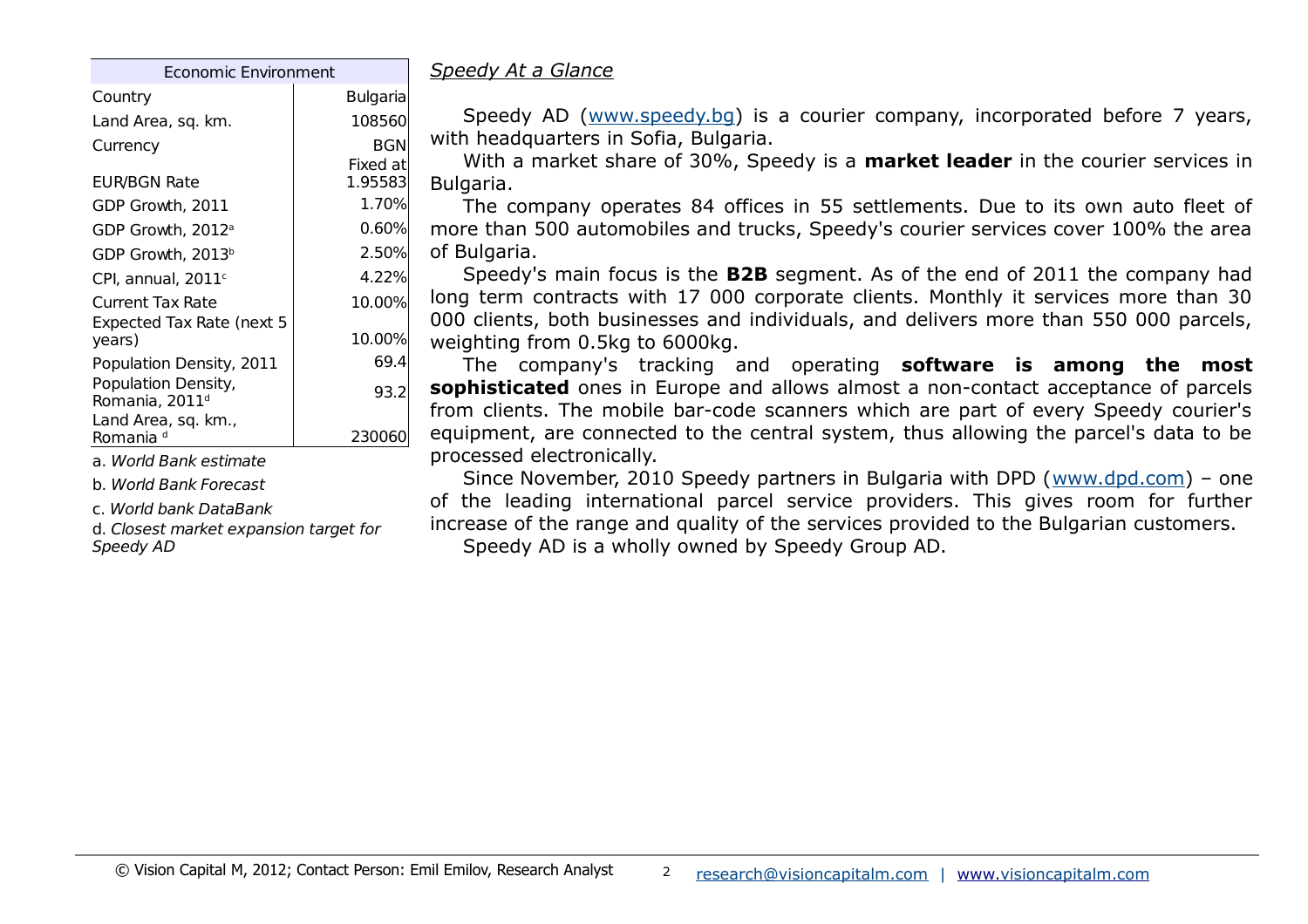| <b>Shares Outstanding</b>                            | 1482200         |  |
|------------------------------------------------------|-----------------|--|
| Shares Offered, % of<br>outstanding                  | 20.00%          |  |
| Shares Offered, number                               | 296440          |  |
|                                                      |                 |  |
| Shares Traded to date a                              | 6431            |  |
| Volume Traded to date <sup>a</sup> ,<br>BGN          | 331196.5        |  |
| Transactions to date <sup>a</sup> ,<br>number        | 42              |  |
| Shares Traded to date <sup>a</sup> ,<br>% of all     | 0.43%           |  |
| Shares Traded to date <sup>a</sup> ,<br>% of offered | 2.17%           |  |
| Trading Days to date a,<br>number                    | З               |  |
| Price Range Offered, BGN                             | $51.50 - 55.00$ |  |
| $P/E$ range $b$                                      | $13.9 - 14.9$   |  |
| Price Range Realized to<br>date <sup>a</sup> , BGN   | 51.50 - 51.50   |  |
| Average Market P/E c                                 | 17.23           |  |

a. November 16, 2012

b. Historical, 2011, unconsolidated; Source: financial statements

c. Average of BSE market indexes, as of end of October, 2012; Source: www.bsesofia.bg, author calculations

<span id="page-2-0"></span>*SPO and Market Information*

The Secondary Public Offering (SPO) of Speedy AD started on Wednesday, November 14, 2012. It is scheduled to continue for the next 8 trading days, till **Friday, November 23**. Investment intermediary organizing the offering is Karoll AD.

The Speedy AD stock is included in the **Standard segment** of Bulgarian Stock Exchange.

As of date of writing the highest demand is at BGN 50 while the lowest supply is at BGN 51.50. All the trades during the three trading days since the start of the SPO were realized at the lowest bound of the offering range.

For the time the stock has traded, the **volume** traded of Speedy (BGN 331196.5 = € 169338.08) amounts to **36%** of all the volume on the Standard segment for the period.

The **market capitalization** of the issue as of Friday, November 16, 2012 (BGN 76.333mln = € 39.03mln) takes **1.30%** of the market capitalization of the Standard segment.

The **P/E** achieved to date is 13.9 which is below the October, 2012 average P/E of both BG40<sup>\*</sup> and BGTR30<sup>\*</sup> indexes (35 and 24, respectively) but above the SOFIX<sup>\*</sup> P/E of 6.1.

The **EV/EBITDA** achieved to date is 8.15 based on 2011 consolidated financial results (EBITDA, book value of debt, cash available) and current stock price of BGN 51.50.

For the period SOFIX, BG40 and BGTR30 marked increases of 0.73%, 0.70% and 0.37%, respectively.

For the moment inclusion of Speedy in any of the above indexes is not underway. *However, a possible inclusion in future could increase the visibility of the stock and present it to a greater number of investors.*

\* SOFIX, BG40 and BGTR30 are indexes provided and calculated by the Bulgarian Stock Exchange. More info on them could be found on<http://www.bse-sofia.bg/?page=Indices>.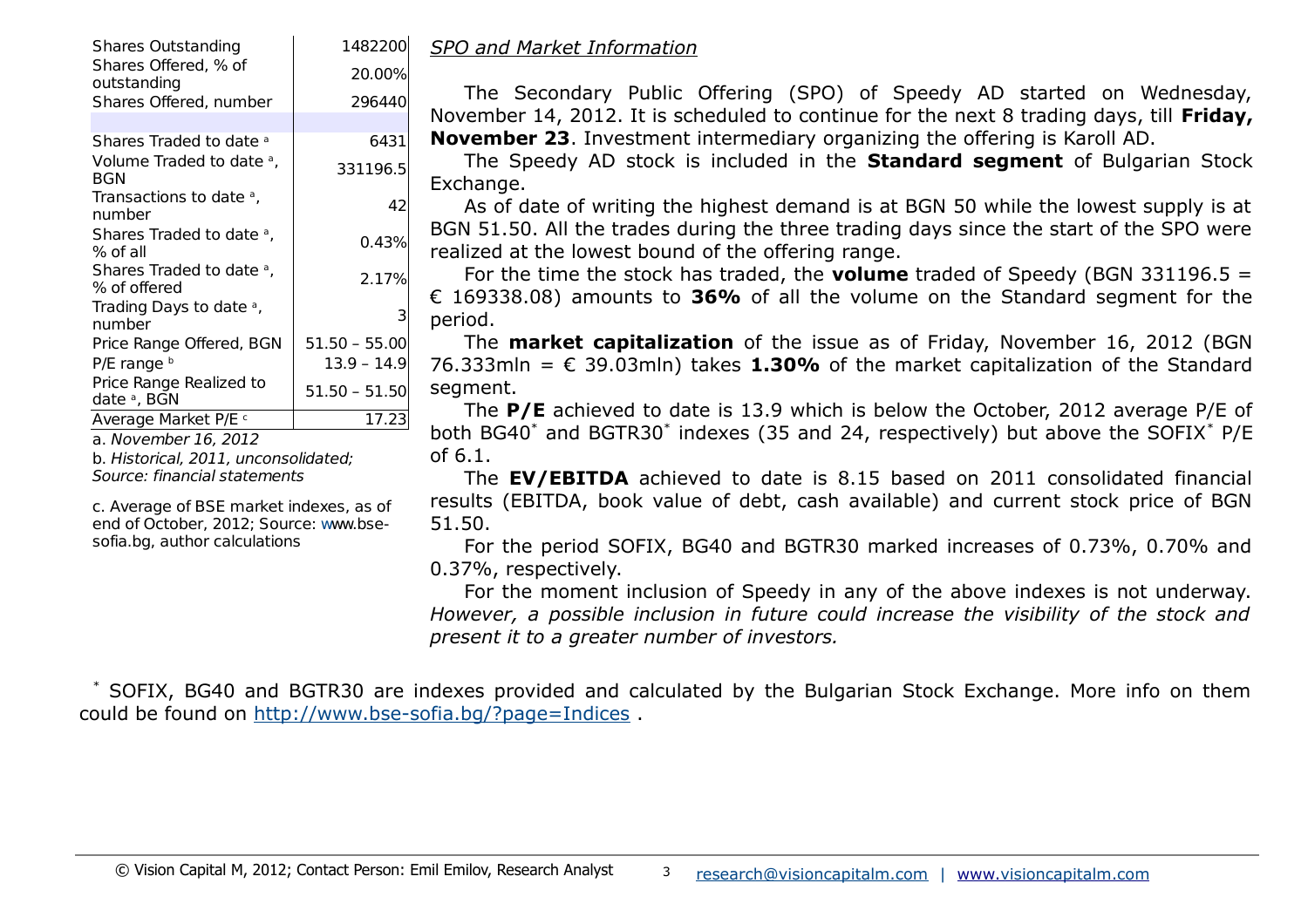<span id="page-3-0"></span>• Capital Increase

|                                  | EV/EBITDA <sup>a</sup> | $P/E^a$ |
|----------------------------------|------------------------|---------|
| DEUTSCHE-POST-AG (DPW)           | 4.91                   | 11.70   |
| OESTERREICHISCHE-POST-AG (POST)  | 6.08                   | 14.10   |
| POSTNL (PNL)                     | 4.30                   | 1.40    |
| TNT-EXPRESS (TNTE)               | 8.49                   | 40.70   |
| <b>FEDEX-CORPORATION (FDX)</b> b | 4.65                   | 13.60   |
| UNITED-PARCEL-SERVICE (UPS)      | 8.29                   | 16.20   |
| Average Europe Examined          | 5.95                   | 16.98   |
| Average All Examined             | 6.12                   | 16.28   |
| SPEEDY AD (OSP)                  | 7.11                   | 10.20   |
| a. 2012e                         |                        |         |
| h. 2013e                         |                        |         |

The nature of the SPO implies the current goal is not to raise money but rather to increase the visibility of Speedy AD as a possible investment opportunity.

In a recent interview Mr. Valery Metkupchian, CEO of Speedy AD, revealed **plans of a possible cross border expansion** in Romania. The company already owns Transbalkan Romania and according to management, it is also expected to acquire a local Romanian company in the courier field of business. According to the plan, the successful development of Speedy in Bulgaria should be replicated in foreign markets with similar characteristics.

The SPO and the management plans suggest the management is willing to share their ownership in the company in exchange for

financial support for future plans. Therefore, an **increase of equity capital** by issuing new shares or other ways of attracting financing could be logically the next expected step.

• Business Combination

Another option would be a business combination to take place as Speedy might be viewed as an **acquisition target**. The EBITDA (2012e) multiple is higher than the average of peers but below the average takeover EBIDTA multiple in Europe for 2011 (8.6). The company is small enough compared to its peers, and is planing a significant expansion. The geographical location and the market segment it operates in, could provide growth opportunities not present in a more mature environment.

Given the EV/EBITDA ratio changes favorably, by either a stock price decrease or an EBITDA increase which surpasses the analysts and/or management estimates, the possibility for a takeover offer would increase.

• Proceeding Without a Change in Capital or Ownership

Given the announced plans for expansion are to be executed as expected, keeping the current capital size and structure seems as not a very probable option. While the company could rely on domestic demand and the expected increase in online retail trade to support revenues, Romania would provide significantly bigger market opportunities compared to Bulgaria and financing for such an expansion would be needed.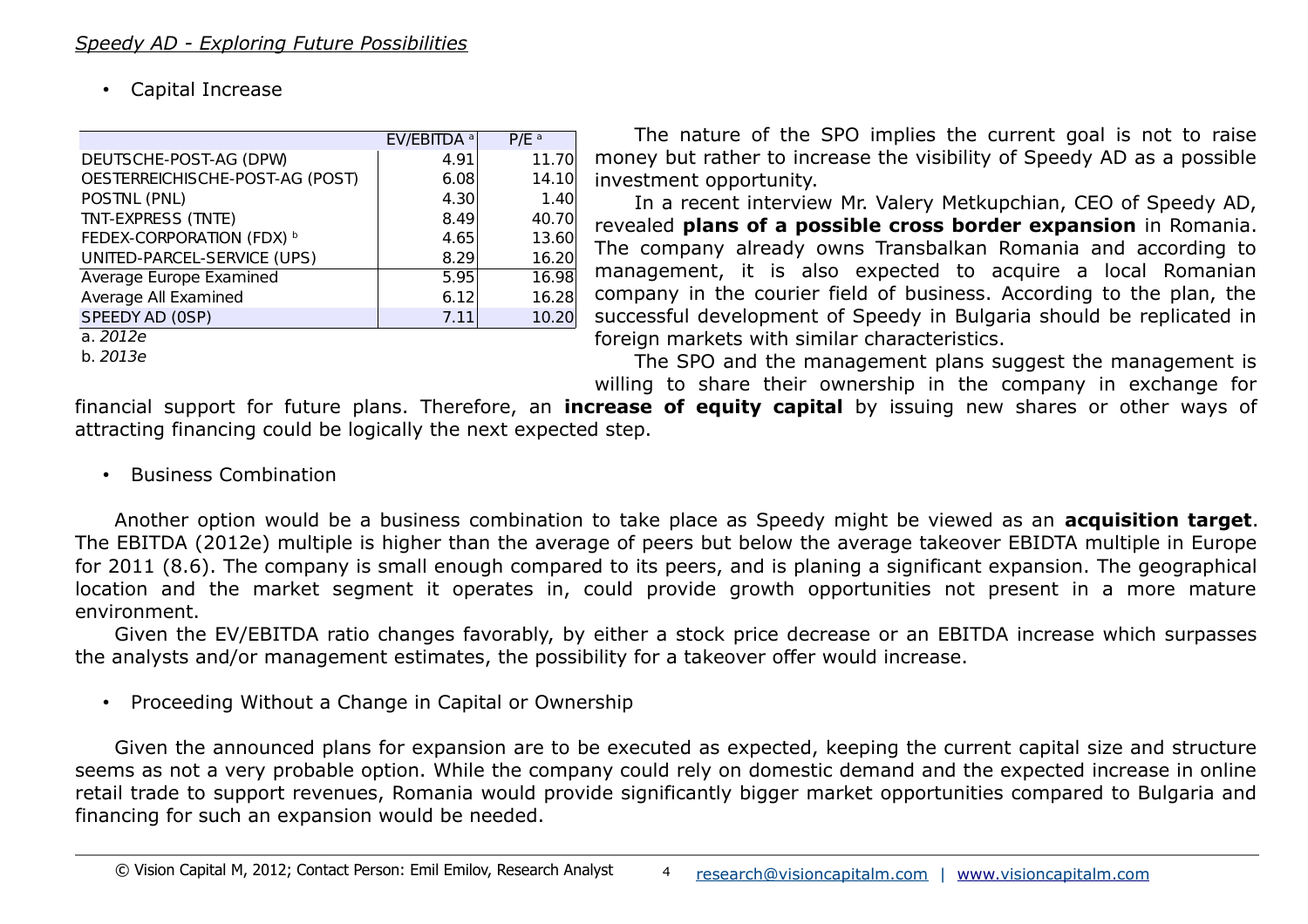<span id="page-4-0"></span>Speedy managed to provide a robust performance with an increase in most of the financial indicators during the last 4 years.

| Selected Average Historical Data<br>/Speedy AD, 2008-2011/a |  |  |  |  |  |
|-------------------------------------------------------------|--|--|--|--|--|
| 11.1%                                                       |  |  |  |  |  |
| 42.6%                                                       |  |  |  |  |  |
| 17.1%                                                       |  |  |  |  |  |
| 8.7%                                                        |  |  |  |  |  |
| 5.12                                                        |  |  |  |  |  |
| 20.7%                                                       |  |  |  |  |  |
| 63.9%                                                       |  |  |  |  |  |
| 1.20                                                        |  |  |  |  |  |
| 1.15                                                        |  |  |  |  |  |
| 0.22                                                        |  |  |  |  |  |
| 3.13                                                        |  |  |  |  |  |
|                                                             |  |  |  |  |  |

a. Unconsolidated results; Source: financial statements

| Proportion, as % of Total Assets |       |       |       |       |       |  |  |  |
|----------------------------------|-------|-------|-------|-------|-------|--|--|--|
|                                  | 2008  | 2009  | 2010  | 2011  | 2012* |  |  |  |
| Cash and cash equivalents        | 9.8%  | 6.4%  | 9.3%  | 9.1%  | 8.1%  |  |  |  |
| <b>Inventories</b>               | 0.4%  | 1.5%  | 1.5%  | 2.1%  | 2.2%  |  |  |  |
| Receivables                      | 43.7% | 52.1% | 59.5% | 54.7% | 54.1% |  |  |  |
| Property, plant and equipment    | 42.9% | 32.8% | 23.1% | 21.1% | 26.7% |  |  |  |
| Total long-term liabilities      | 24.0% | 14.0% | 8.4%  | 10.1% | 16.6% |  |  |  |
| <b>TOTAL EQUITY</b>              | 29.8% | 29.4% | 36.6% | 35.5% | 47.0% |  |  |  |

\*. *2012 estimates; Source: company management and Karoll, here and in all the tables below, if not stated otherwise.*



**Receivables** take a significant part of company's assets with a slight tendency of decreasing in 2011. As Speedy works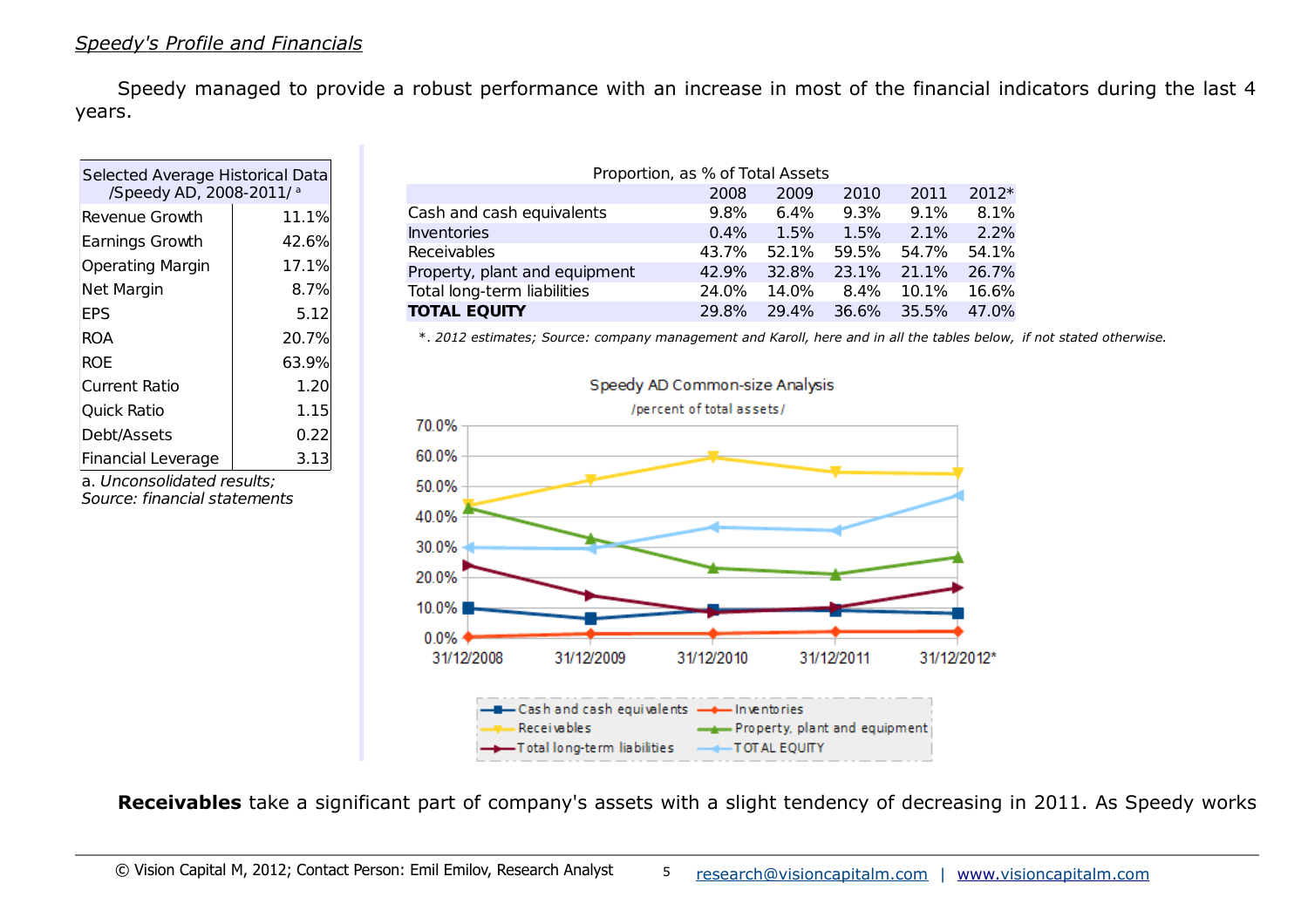in the services field, a practice of financing certain customers for services done seems to be in line with the normal course of business. For 2011 trade receivables took 54% of all receivables while trade loans took another 38%.



130 days (an increase from 68 in 2009).



|                      | 2008  | 2009  | 2010  | 2011  | $2012*$ | Average<br>Mean |
|----------------------|-------|-------|-------|-------|---------|-----------------|
| <b>Current Ratio</b> | 1.17  | 1.08  | 1.29  | 1.25  | 1.83    | 1.33            |
| <b>Quick Ratio</b>   | 1.16  | 1.03  | 1.25  | 1.17  | 1.71    | 1.27            |
| Cash Ratio           | 0.21  | 0.11  | 0.17  | 0.17  | 0.22    | 0.18            |
| Defensive Ratio      | 121.3 | 117.4 | 143.0 | 129.4 | 138.8   | 92.8            |

The company presents a decent **liquidity** with a strong cash position. During the 2008 – 2011 years the company had an average of 8.65% of its assets in cash while the proportion between total assets and long term liabilities was 14.1%, on average.

The defensive ratio shows Speedy could cover its daily cash expenditures (0.084mln, 2011; 0.102mln, 2012e) for about

|                       | 2008  | 2009  | 2010  | 2011 | 2012* | Average<br>Mean |
|-----------------------|-------|-------|-------|------|-------|-----------------|
| Debt/As sets          | 0.28  | 0.32  | 0.11  | 0.15 | 0.25  | 0.22            |
| Debt/Capital          | 0.48  | 0.52  | 0.23  | 0.29 | 0.35  | 0.38            |
| Debt/Equity           | 0.93  | 1.10  | 0.31  | 0.41 | 0.53  | 0.66            |
| Financial<br>Leverage | 3.35  | 3.37  | 3.00  | 2.78 | 2.40  | 2.98            |
| Interest<br>Coverage  | 11.56 | 19.51 | 12.92 | 9.43 | 35.67 | 17.82           |

The **financial leverage** of Speedy decreases throughout the whole period due mostly to a faster increase in equity than

in assets. After decreasing significantly its debt load in 2009, Speedy started to gradually increasing it thereafter. The average values for the examined period are:

Debt/Assets  $= 0.22$ Debt/Capital  $= 0.38$ Debt/Equity  $= 0.66$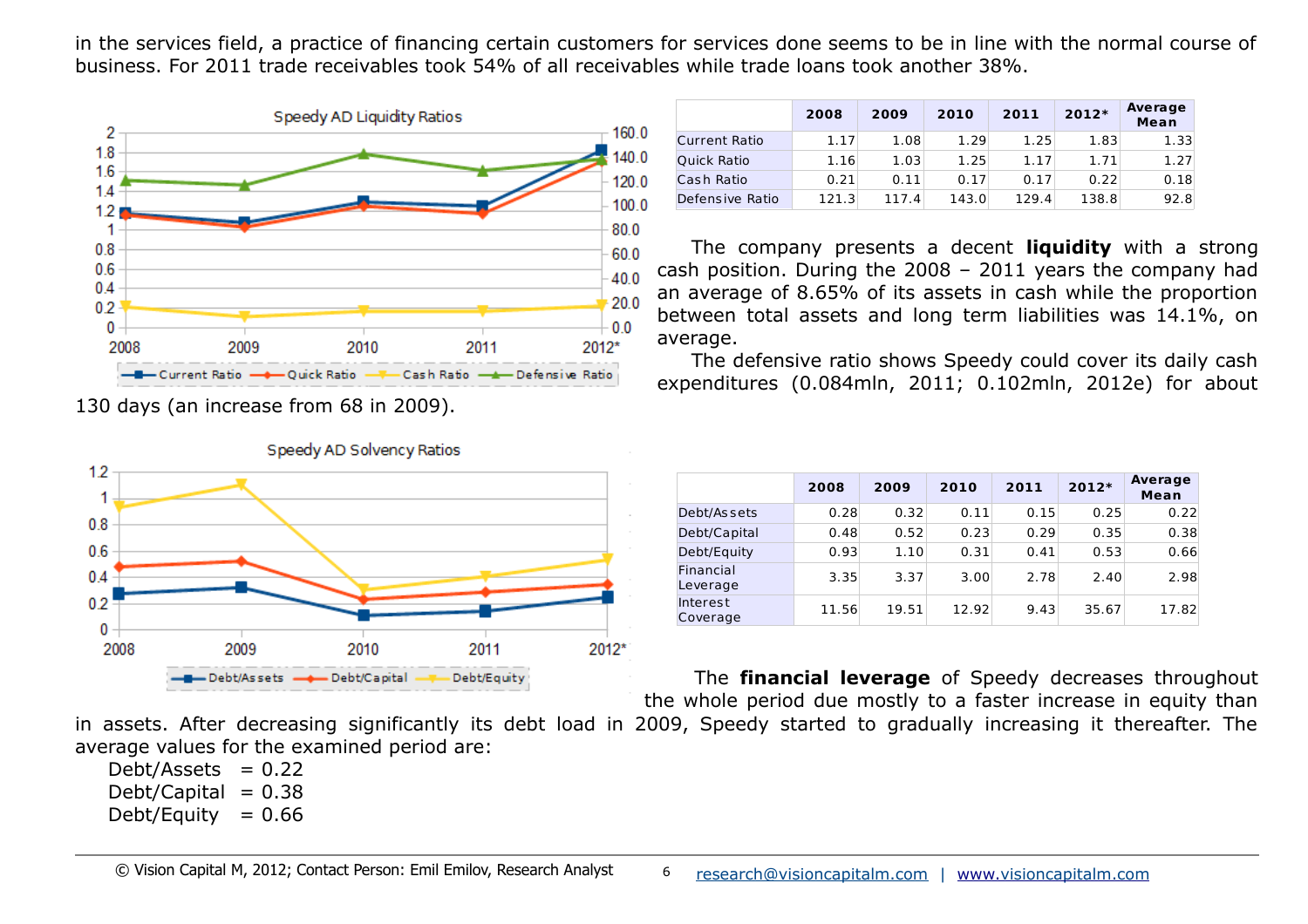

|                      | 2008  | 2009  | 2010  | 2011  | 2012* | <b>Average</b><br>Mean |
|----------------------|-------|-------|-------|-------|-------|------------------------|
| <b>Gross Margin</b>  | 91.6% | 89.9% | 88.2% | 88.9% | 85.8% | 88.9%                  |
| <b>EBITDA Margin</b> | 20.9% | 15.6% | 14.7% | 17.4% | 21.6% | 18.0%                  |
| Net Margin           | 10.9% | 5.7%  | 6.8%  | 11.5% | 14.3% | 9.8%                   |
| <b>ROA</b>           | 24.3% | 13.3% | 16.4% | 28.8% | 33.9% | 23.3%                  |
| <b>ROE</b>           | 81.5% | 44.9% | 49.2% | 80.0% | 81.5% | 67.4%                  |

After declining in 2009 due to the harsh overall economic conditions, Speedy's **profit margins** are currently increasing.

The significant ROE achieved during the examined period (80% for 2011) is due to the company's policy of distributing a high proportion of its earnings as dividends. The average

**dividend payout ratio** for the 2008 – 2011 years goes to 64%. The management announced its plans to continue to distribute a significant part (50% to 65%) of company's profit to its shareholders. Such plans however should be assessed against the financial needs of any expected expansion.



|                                 | 2009      | 2010      | 2011      | 2012*     | Average<br>Mean |
|---------------------------------|-----------|-----------|-----------|-----------|-----------------|
| Inventory<br>Turnover           | 25.69     | 19.23     | 15.05     | 15.60     | 18.89           |
| <b>DOH</b>                      | 14.01     | 18.72     | 23.92     | 11.67     | 17.08           |
| Receivables<br>Turnover         | 4.90      | 4.29      | 4.39      | 4.36      | 4.49            |
| D <sub>S</sub> O                | 73.51     | 83.88     | 81.93     | 82.49     | 80.45           |
| Payables<br>Turnover            | 0.61      | 0.63      | 0.56      | 1.15      | 0.74            |
| <b>DOP</b>                      | 587.45    | 571.77    | 641.06    | 313.92    | 528.55          |
| <b>Cash Conversion</b><br>Cycle | $-499.93$ | $-469.17$ | $-535.21$ | $-219.77$ | $-431.02$       |

There is a deterioration seen in the inventory and receivables turnover. Those are more than compensated by the delay of payables. The company had enough cash during the years so the reason for not paying faster should be that it probably took advantage of favorable credit conditions. This leads to a significant **negative cash conversion cycle** where Speedy has enough room to invest its excess cash in interest bearing activities rather than in working capital.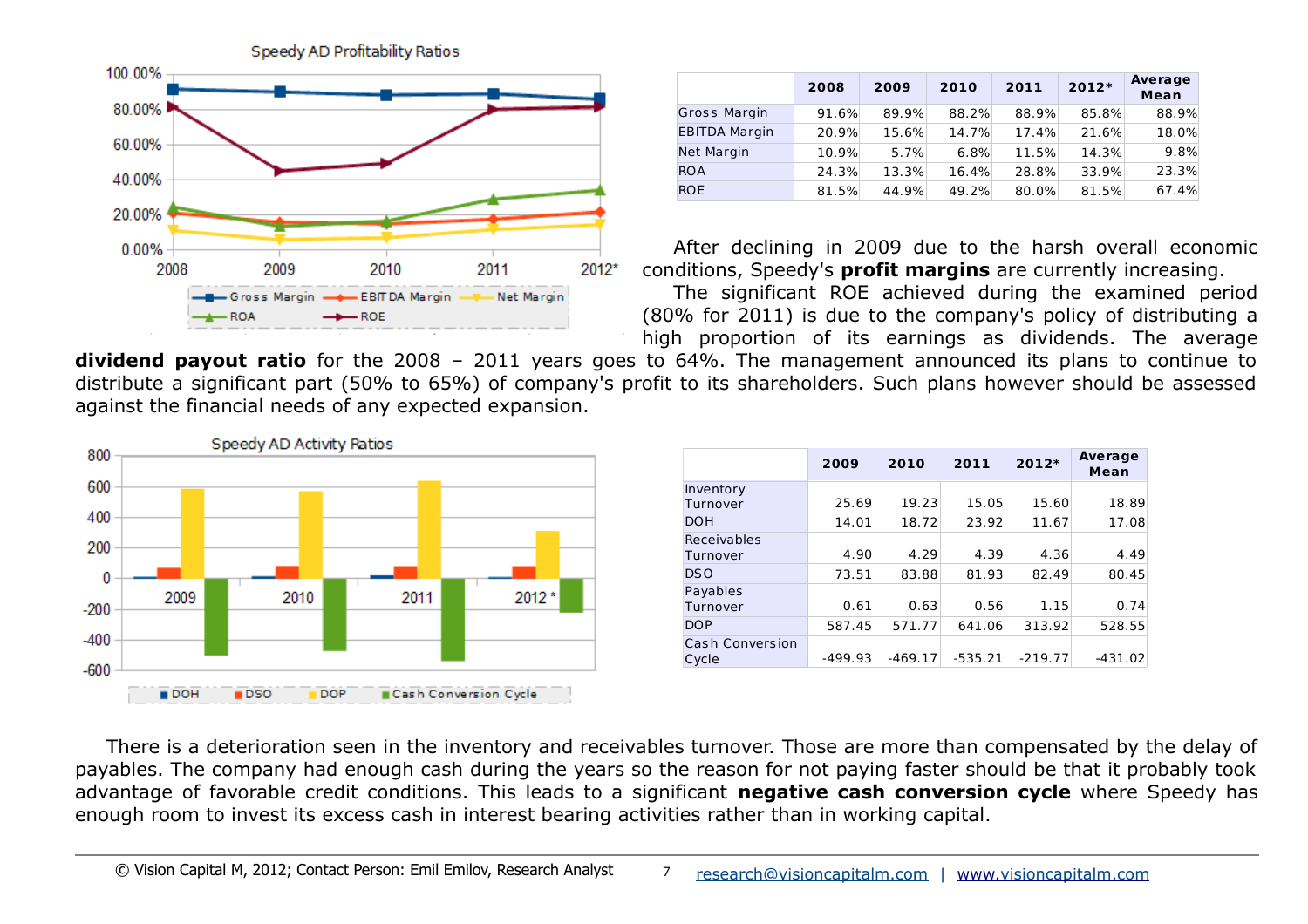## Speedy AD Accruals Ratio



| <b>Speedy AD</b>            | 2009  | 2010     | 2011  | Sept. 2012 |
|-----------------------------|-------|----------|-------|------------|
| <b>Net Operating Assets</b> | 8275  | 6723     | 8411  | 14330      |
| Av. NOA                     | 7803  | 7499     | 7567  | 11371      |
| Aggregate Accruals BS       | 944   | $-1552$  | 1688  | 5919       |
| <b>Accruals Ratio BS</b>    | 12.1% | $-20.7%$ | 22.3% | 52.1%      |

| <b>Peers Accruals Ratio BS</b>  | 2010      | 2011      | <b>Sept. 2012</b> |
|---------------------------------|-----------|-----------|-------------------|
| DEUTSCHE-POST-AG (DPW)          | 23.3%     | $-7.5%$   | $-1.2\%$          |
| OESTERREICHISCHE-POST-AG (POST) | $-10.2\%$ | $-11.3\%$ | 4.1%              |
| TNT-EXPRESS (TNTE)              | 7.8%⊧     | $10.2\%$  | $-1.5\%$          |

Accruals ratio shows a deteriorating **quality of earnings** of Speedy, compared both to different points in time and to some of its peers.

Examining the situation, the increase of accruals during 2012 could be attributed mainly to a 69% decrease of cash and cash components of assets in a combination with a 45% increase in PP&E, 39% decrease in payables and 85% increase of debt (author calculations, based on data from the last interim financial report of the company – September, 2012).

Although such a high ratio could be considered a part of the normal business course of an expanding company, the high level of accruals should be watched as it suggests the current earnings ability to persist is lowered.

## <span id="page-7-0"></span>*Speedy AD Ownership Information*

As of September 30, 2012 Speedy AD was wholly owned by Speedy Group AD.

As of the end of 2011 the company was managed by a board of directors which included Valeri Metkupchian, CEO, Georgi Glogov and "Omnicar-S" Ltd.

Speedy AD consolidates the business results of Speedy Ltd. which does the transportation activities and delivery services. More information on shareholders should be available on conclusion of the SPO.